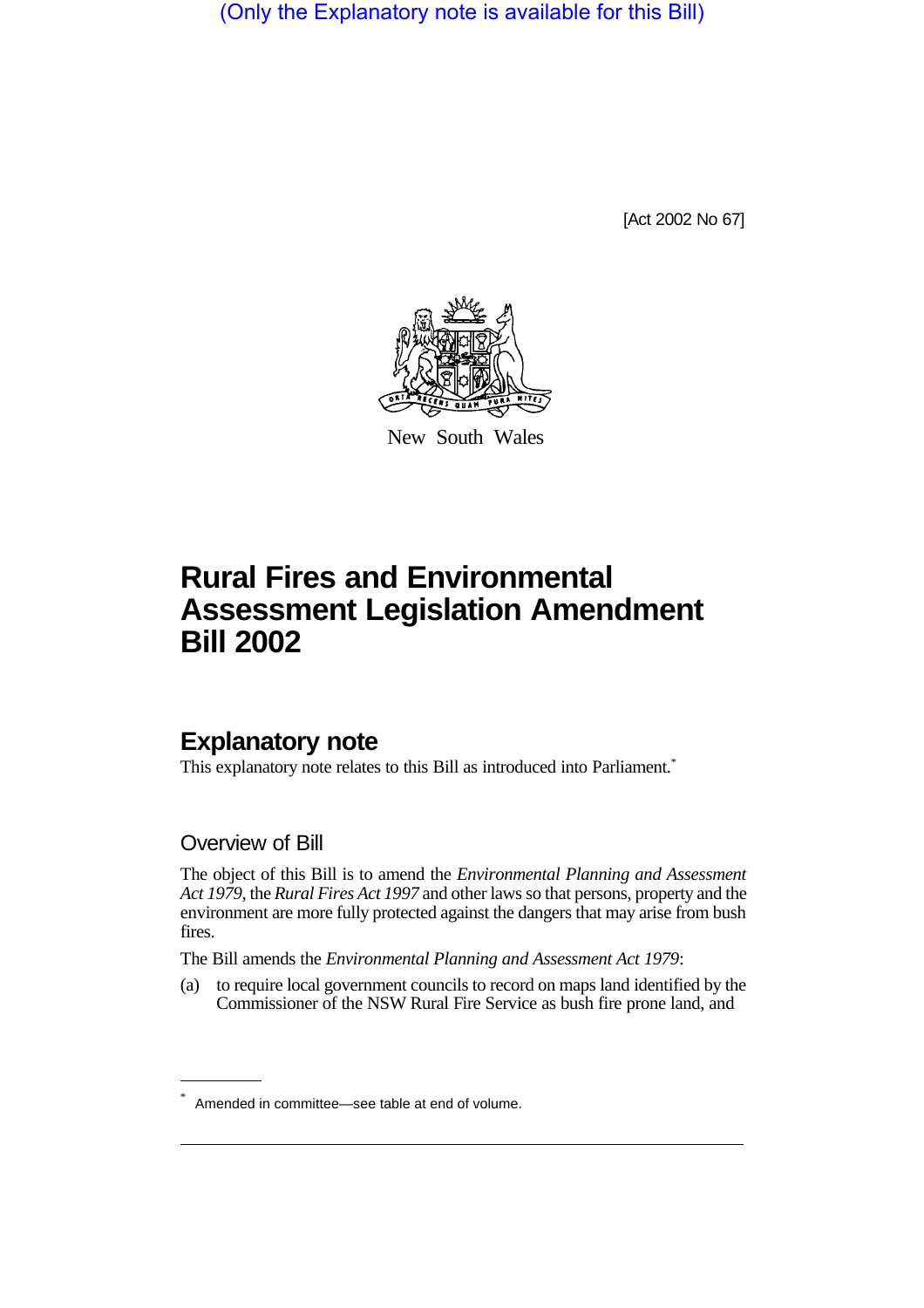Explanatory note

- (b) to prevent development consent being granted for the carrying out of development for certain purposes on bush fire prone land unless the consent authority is satisfied that the development conforms to certain documented bush fire protection specifications and requirements or has consulted with the Commissioner, and
- (c) to provide for the integration of procedures to obtain development consent with a proposed requirement to obtain a bush fire safety authority from the Commissioner under the *Rural Fires Act 1997* with respect to the fire safety of development for purposes (such as buildings in retirement villages, housing for older persons and hospitals) that are particularly vulnerable in bush fires and that require special protection.

The Bill amends the *Environmental Planning and Assessment Regulation 2000* to require the fact that land that is bush fire prone is bush fire prone land to be shown on section 149 certificates.

The Bill amends the *Rural Fires Act 1997*:

- (a) to provide for the Commissioner of the NSW Rural Fire Service to conduct performance audits with respect to the implementation of bush fire risk management plans and for details of the audits to be included in the annual report for the Service, and
- (b) to require local and public authorities to report to the Commissioner as to their activities with respect to bush fire hazard reduction work, and
- (c) to establish a complaints procedure with respect to bush fire hazard reduction work that an owner or occupier of land or authority responsible for the land has failed to carry out in accordance with the Act and to require the work to be carried out, and
- (d) to enhance the powers of the Commissioner to carry out bush fire hazard reduction work, and
- (e) to require the authority of the Commissioner to be obtained with respect to the fire safety of development for purposes (such as buildings in retirement villages, housing for older persons and hospitals) that are particularly vulnerable in bush fires and that require special protection, and
- (f) to streamline the existing approval processes for the carrying out of managed bush fire hazard reduction work by providing for the work to be authorised by one certificate in place of other approvals, consents or authorities currently required by law for the carrying out of such work, but only if it is carried out in accordance with a bush fire environmental assessment code, and
- (g) to provide for the Commissioner to make bush fire danger period declarations and to issue fire permits, and

Explanatory note page 2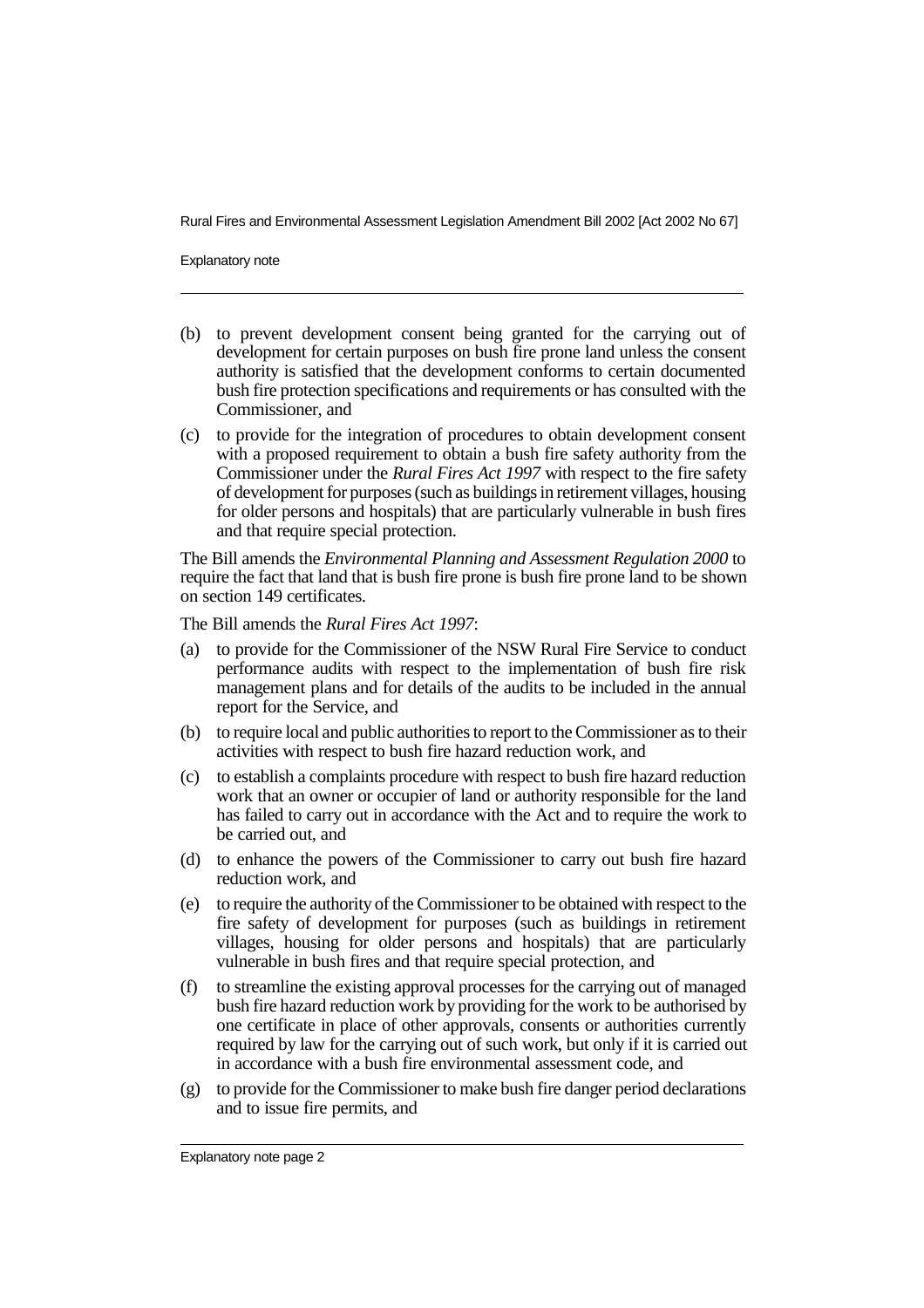Explanatory note

(h) to make various other minor changes.

The Bill also amends the *Rural Fires Act 1997* and various environmental assessment laws to make it clear that emergency fire fighting activities carried out by the Service or any other fire fighting authority are not subject to various planning and licensing requirements.

# Outline of provisions

**Clause 1** sets out the name (also called the short title) of the proposed Act.

**Clause 2** provides for the commencement of the proposed Act on a day or days to be appointed by proclamation.

**Clause 3** is a formal provision giving effect to the amendments to the *Environmental Planning and Assessment Act 1979* set out in Schedule 1.

**Clause 4** is a formal provision giving effect to the amendments to the *Rural Fires Act 1997* set out in Schedules 2–4.

**Clause 5** is a formal provision giving effect to the amendments to various instruments set out in Schedule 5.

# **Schedule 1 Amendment of Environmental Planning and Assessment Act 1979**

#### **Identification and recording of mapping of bush fire prone land**

**Schedule 1 [4]** inserts proposed section 146 into the *Environmental Planning and Assessment Act 1979* to require local government councils to record on maps, within 12 months after the commencement of the section, land identified by the Commissioner of the NSW Rural Fire Service as bush fire prone land. **Schedule 1 [1]** makes a consequential amendment to insert definitions of *bush fire prone land* and *bush fire prone land map* into the Act.

**Schedule 1 [6]** amends Schedule 6 to the Act to insert a transitional provision to identify bush fire prone land in the period before it is mapped.

**Schedule 5.1** contains an amendment to the *Environmental Planning and Assessment Regulation 2000* to require planning certificates under section 149 of the Act to show that land that is bush fire prone is bush fire prone land.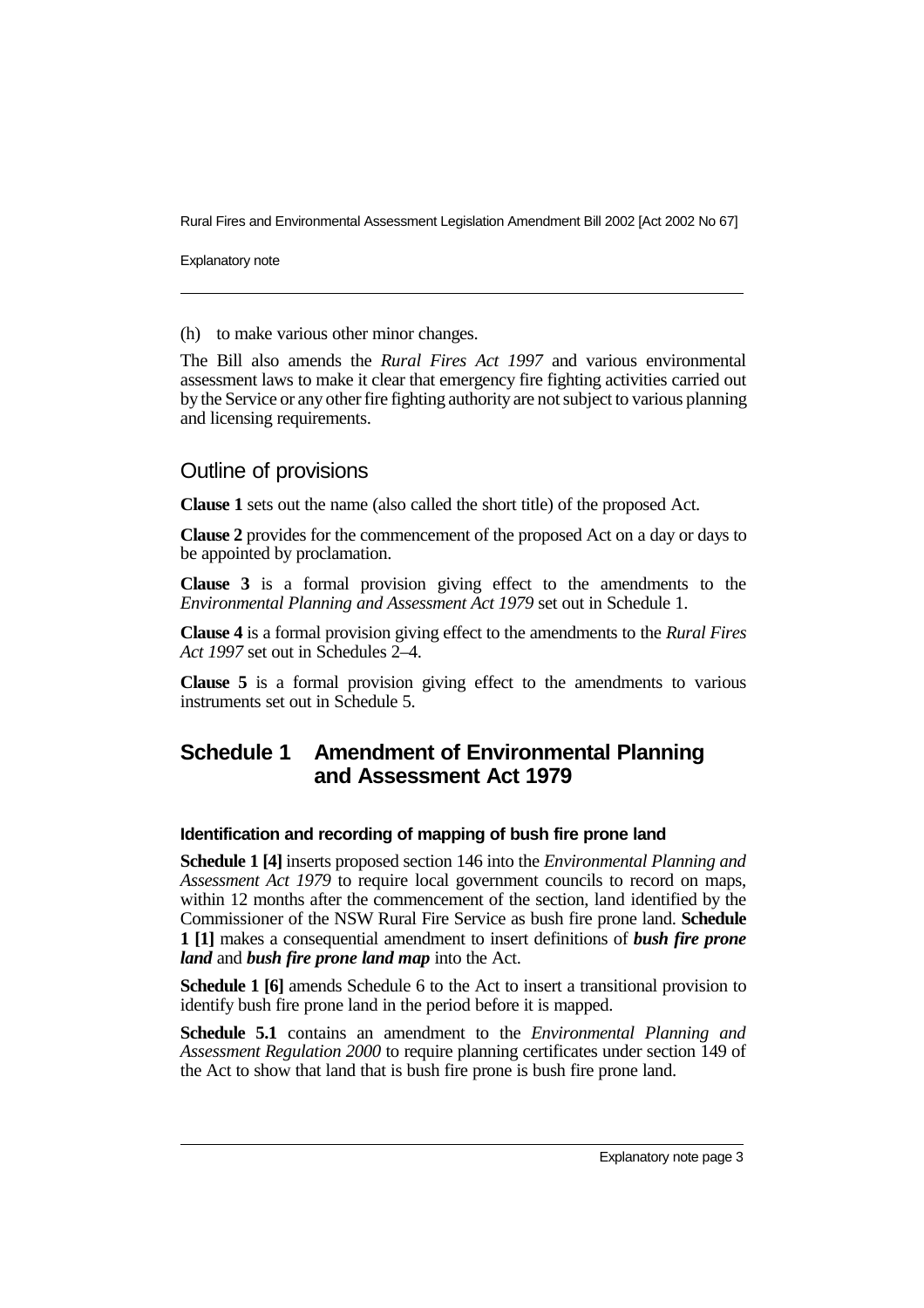Explanatory note

#### **Consultation and consent requirements concerning development of bush fire prone land**

**Schedule 1 [2]** prevents development consent being granted for the carrying out of development for any purpose (other than for certain purposes that are particularly vulnerable in bush fires) on bush fire prone land unless the consent authority is satisfied that the development conforms to the specifications and requirements of *Planning for Bushfire Protection 2001* (or another document prescribed by the regulations) or has consulted with the Commissioner of the NSW Rural Fire Service.

Schedule 3 [9] (proposed section 100B) amends the *Rural Fires Act 1997* to require authorisation (a *bush fire safety authority*) to be obtained from the Commissioner with respect to the fire safety of development for purposes (such as buildings in retirement villages, housing for older persons and hospitals) that are particularly vulnerable in bush fires.

**Schedule 1 [3]** amends section 91 of the *Environmental Planning and Assessment Act 1979* to provide for the integration of the new requirement to obtain a bush fire safety authority with the granting of development consent. The procedure for the assessment of integrated development that is local development under section 91A of that Act will allow assessment of development that is vulnerable in bush fires for the purpose of granting or refusing development consent to take place in conjunction with its assessment for the purpose of issue of a bush fire safety authority.

#### **Savings and transitional**

**Schedule 1 [5]** amends Schedule 6 to the Act to insert a power to make savings and transitional regulations.

# **Schedule 2 Amendments to the Rural Fires Act 1997 relating to performance audit**

**Schedule 2 [1] and [3]** amend the *Rural Fires Act 1997* to enable the Commissioner of the NSW Rural Fire Service to conduct performance audits of the implementation of bush fire risk management plans generally in the State or in a specified rural fire district or other part of the State, either on the Commissioner's own initiative or at the request of the Bush Fire Co-ordinating Committee. Details of performance audits carried out during a year are to be included in the annual report for the Service which is required by the *Annual Reports (Departments) Act 1985* to be laid before both Houses of Parliament.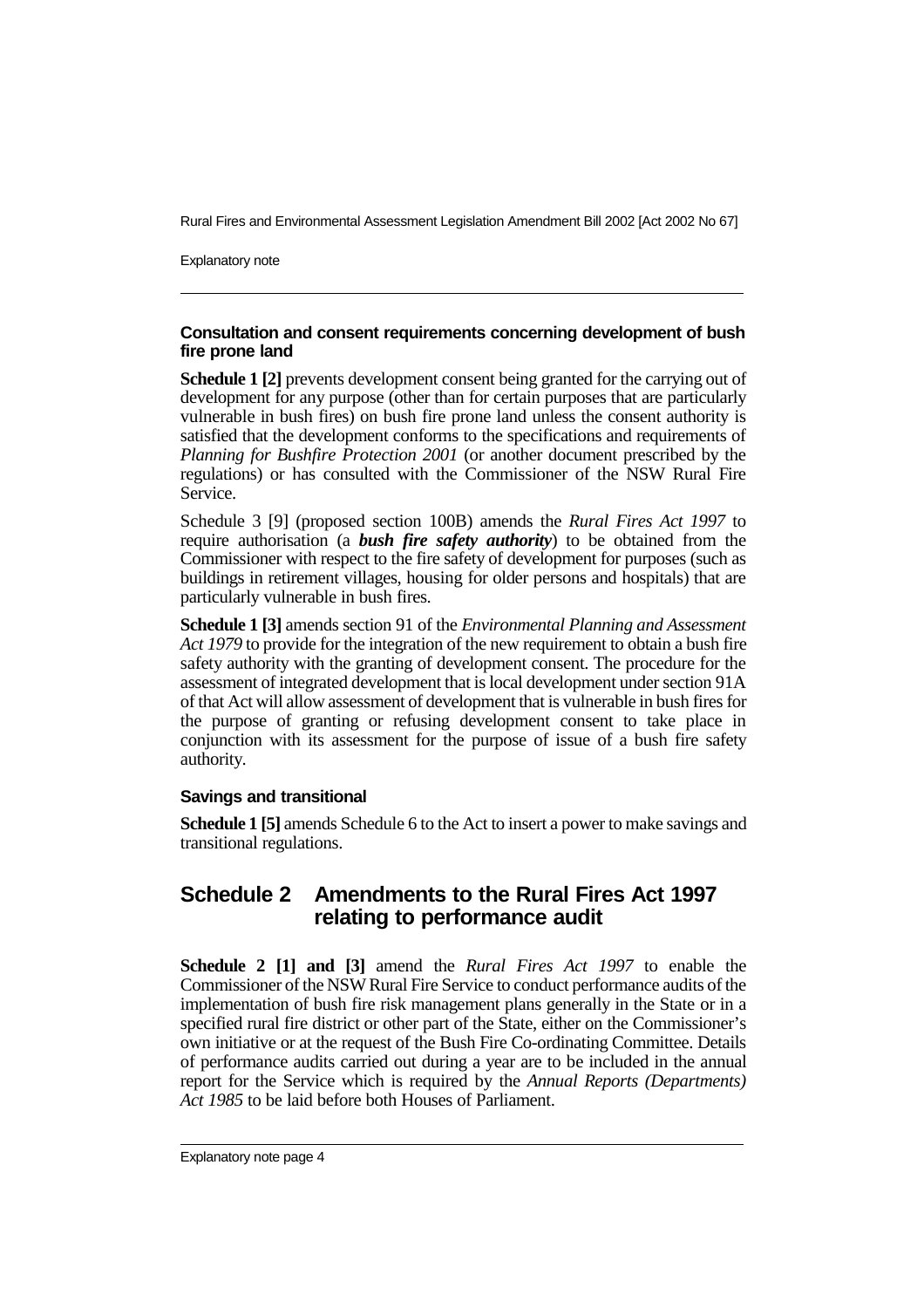Explanatory note

**Schedule 2 [2]** amends section 51 of the Act to require each Bush Fire Management Committee to make an annual report to the Bush Fire Co-ordinating Committee on implementation of each bush fire risk management plan in force for the rural fire district or other part of the State for which the Bush Fire Management Committee is constituted.

# **Schedule 3 Amendments to the Rural Fires Act 1997 relating to bush fire prone land and bush fire hazard reduction**

**Schedule 3** contains amendments to the *Rural Fires Act 1997* relating to the fire safety of development on bush fire prone land for purposes that are particularly vulnerable in bush fires and the reduction of bush fire hazards.

#### **Fire safety of development on bush fire prone land**

**Schedule 3 [9]** inserts a new Division 8 into Part 4 of the Act. Proposed section 100B of that Division provides for the issue by the Commissioner of the NSW Rural Fire Service of bush fire safety authorities for subdivision of bush fire prone land that could lawfully be used for residential or rural residential purposes or for development of bush fire prone land for a special fire protection purpose. A *special fire protection purpose* is defined as development for the purpose of a school, a child care centre, a hospital (including a hospital for the mentally ill or mentally disordered), a hotel, motel or other tourist accommodation, a building wholly or principally used as a home or other establishment for mentally incapacitated persons, housing for older people or people with disabilities within the meaning of *State Environmental Planning Policy No 5—Housing for Older People or People with a Disability*, a group home within the meaning of *State Environmental Planning Policy No 9—Group Homes*, a retirement village or any other purpose prescribed by the regulations. A bush fire safety authority authorises development for those purposes to the extent that it complies with standards regarding setbacks, provision of water supply and other matters considered by the Commissioner to be necessary to protect persons, property or the environment from danger that may arise from a bush fire.

An amendment to section 91 of the *Environmental Planning and Assessment Act 1979* (Schedule 1 [3]) provides for the integration of the requirement to obtain a bush fire safety authority with the granting of development consent.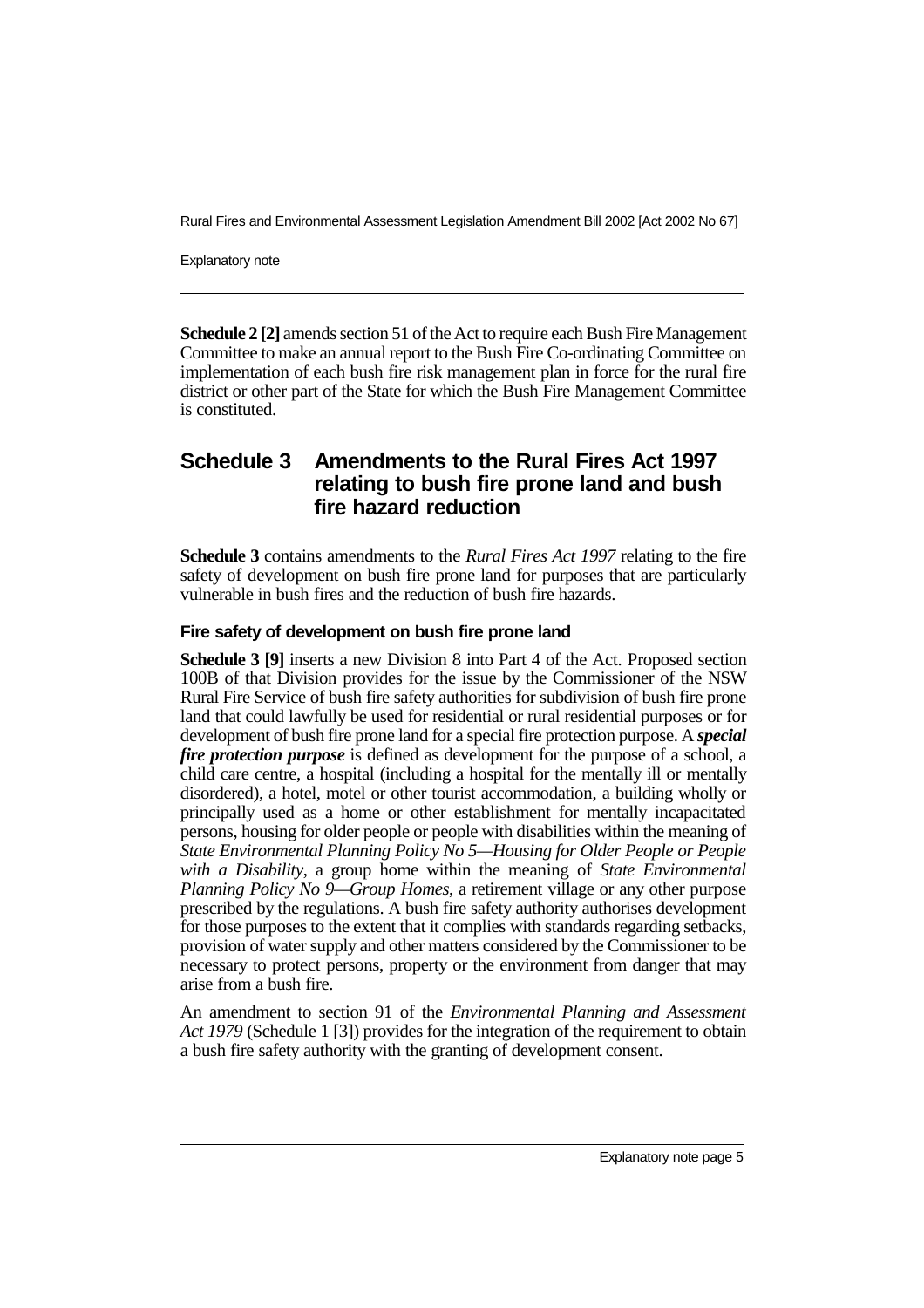Explanatory note

#### **Bush fire hazard reduction**

**Schedule 3** contains a number of amendments to the *Rural Fires Act 1997* designed to ensure that bush fire hazard reduction work that is necessary to more fully protect persons, property and the environment against the dangers that may arise from bush fires is carried out. Schedule 3:

- (a) provides for the making and investigation of complaints concerning the failure by public authorities and owners and occupiers of land to carry out bush fire hazard reduction work, and
- (b) enhances the powers of the Commissioner of the NSW Rural Fire Service to monitor the carrying out of bush fire hazard reduction work by public and local authorities and to ensure that work is carried out, and
- (c) streamlines the existing approval processes for carrying out of managed bush fire hazard reduction work by providing for the work to be authorised by one certificate (a *bush fire hazard reduction certificate*) in place of other approvals, consents or authorities currently required by law for the carrying out of such work, but only if it is carried out in accordance with a bush fire environmental assessment code.

#### **Bush fire hazard complaints**

**Schedule 3 [5]** inserts a new Division 2A (proposed sections 74A–74H) into Part 4 of the Act.

Proposed section 74A enables a complaint to be made under Division 2A that a bush fire hazard exists on land because of the failure of a public authority or owner or occupier of the land to carry out bush fire hazard reduction work on the land (a *bush fire hazard complaint*).

Proposed section 74B provides for a bush fire hazard complaint to be made by any owner or occupier of land adjacent to or in the vicinity of land to which the complaint relates.

Proposed section 74C sets out the procedure for making a bush fire hazard complaint. A complaint relating to unoccupied Crown land or managed land for which a public authority is responsible is to be made to the Commissioner. A complaint relating to other land in the area of a local authority is to be made to the local authority.

Proposed section 74D provides for the investigation of bush fire hazard complaints by the Commissioner and local authorities.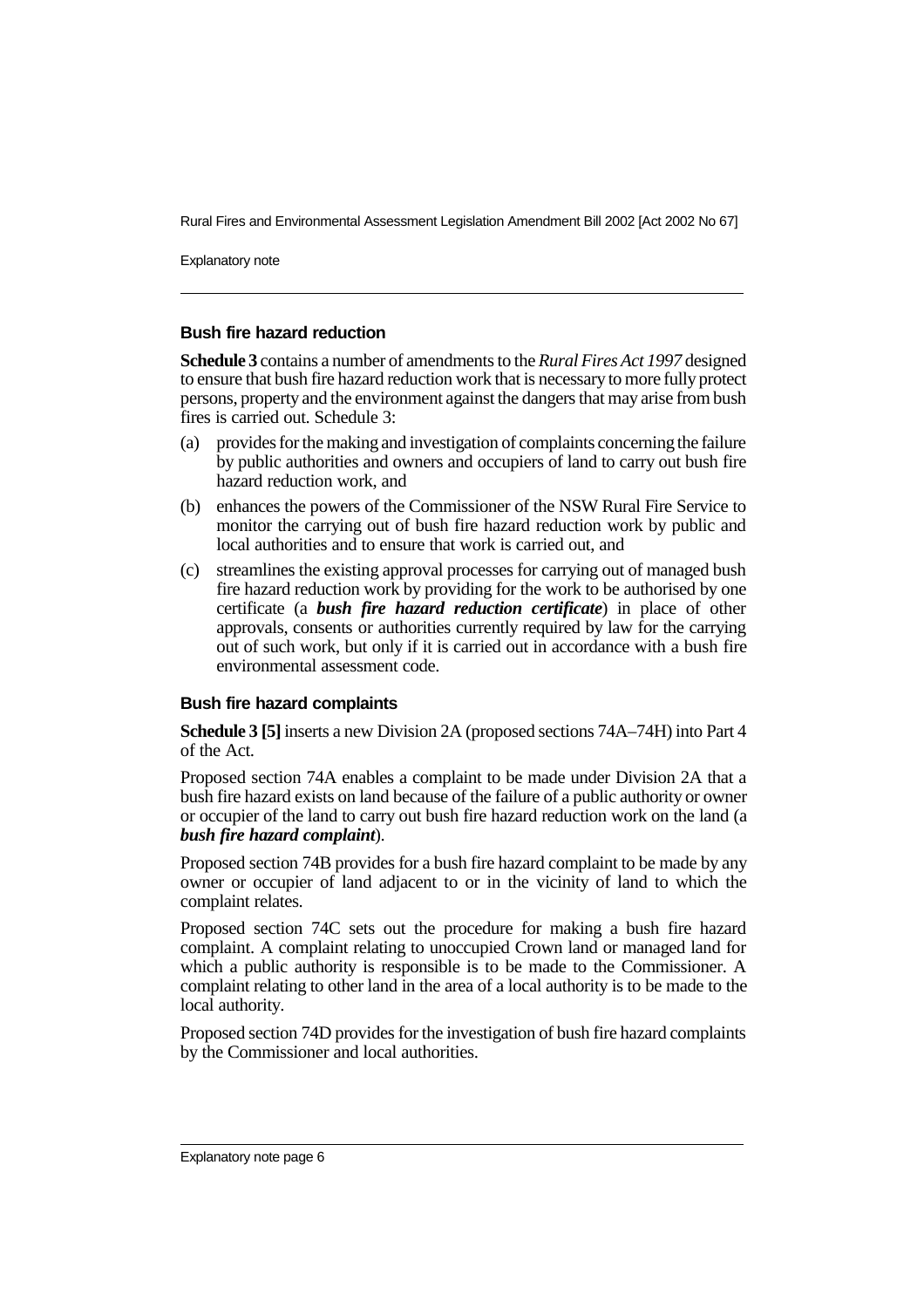Explanatory note

Proposed sections 74E and 74F set out the action that may be taken by the Commissioner and local authorities if a bush fire hazard complaint is found to be justified, including carrying out bush fire hazard reduction work if an owner or occupier or public authority fails to do so after being notified that work should be done.

Proposed section 74G requires the Commissioner and local authority to notify the complainant about action taken.

Proposed section 74H enables a person who has complained to a local authority to ask the Commissioner to deal with the complaint if the local authority fails to do so.

#### **Enhancement of Commissioner's powers with respect to bush fire hazard reduction**

**Schedule 3 [3] and [4]** contain provisions designed to enhance the Commissioner's powers with respect to bush fire hazard reduction.

Section 73 of the Act currently enables the Commissioner to carry out bush fire hazard reduction work required to be carried out on land by a bush fire management plan if the owner or occupier of the land has not carried out the work as required by the plan. It includes a dispute resolution mechanism for circumstances where the owner or occupier is a public authority and the public authority disagrees with the Commissioner about the work and enables the Commissioner to recover the costs incurred in carrying out the work as a debt due to the Crown. **Schedule 3 [3]** replaces section 73 with a new section. It expands the circumstances in which the Commissioner may carry out work to include a failure of an owner or occupier of land to carry out a duty under section 63 of the Act and a failure of a public authority to carry out work following resolution of a bush fire hazard complaint. It also removes the dispute resolution mechanism and makes it clear that costs that may be recovered by the Commissioner include costs incurred in obtaining the approval of any local or public authority under any other law to carry out the work.

Section 74 of the Act currently requires a local authority to carry out an annual review of the incidence of bush fire hazards on land in its area. **Schedule 3 [4]** replaces section 74 with a new section which requires local authorities and public authorities to make annual reports to the Commissioner with respect to bush fire hazards. Information contained in the reports is to be included in the annual report for the Service which is required by the *Annual Reports (Departments) Act 1985* to be laid before both Houses of Parliament.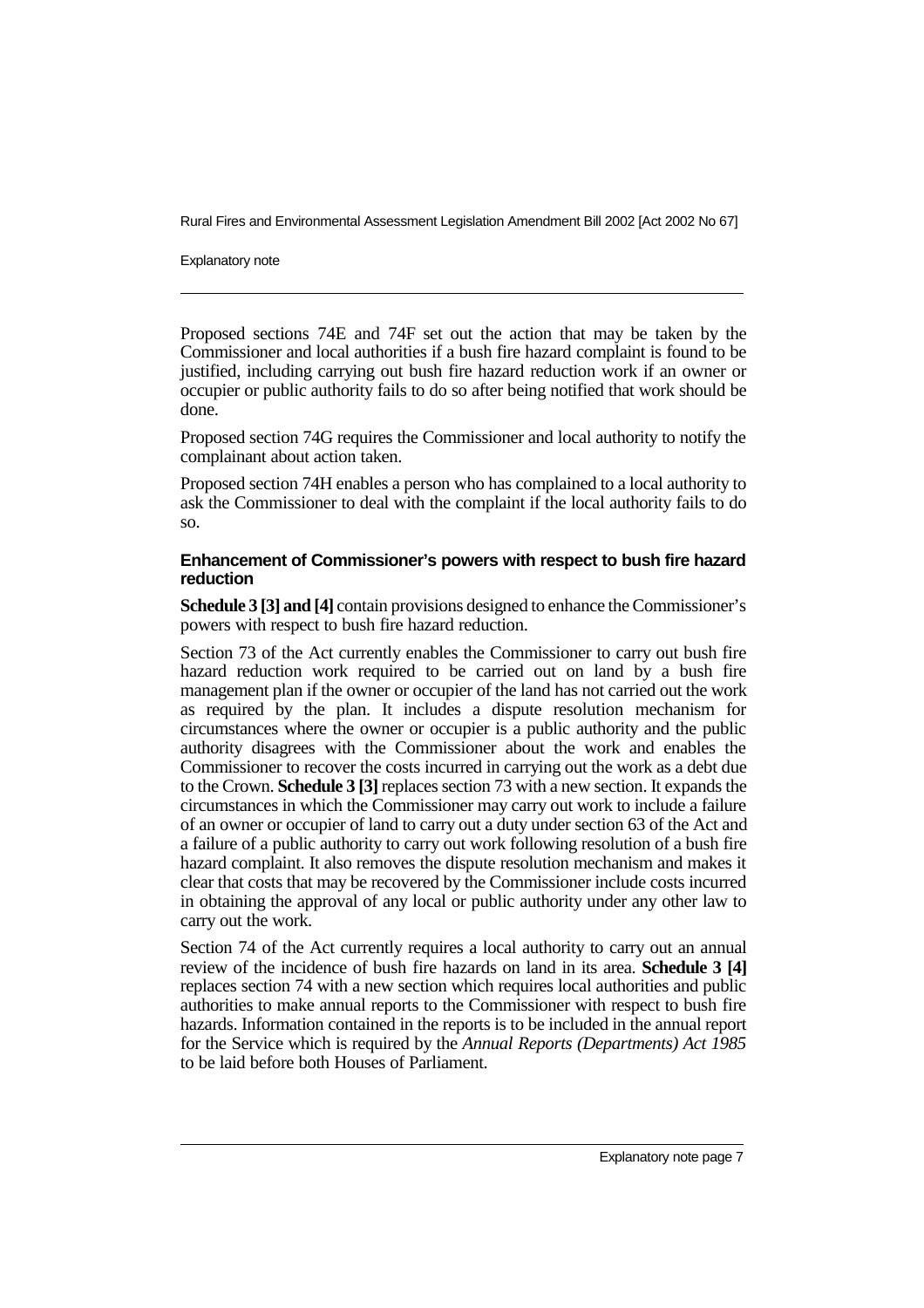Explanatory note

#### **Bush fire hazard reduction certificates**

**Schedule 3 [9]**inserts a new Division 8 (proposed sections 100A–100O) into Part 4 of the *Rural Fires Act 1997*. The Part includes provisions to streamline the existing approval processes for carrying out managed bush fire hazard reduction work by providing for the work to be authorised by one certificate (a *bush fire hazard reduction certificate*) in place of other approvals, consents or authorities currently required by law for the carrying out of such work but only if it is carried out in accordance with a bush fire environmental assessment code made under the proposed Division.

Proposed section 100A defines words and expressions used in the proposed Division, including *bush fire code*. **Schedule 3 [11] and 4 [26]** amend the Dictionary to the Act to define *managed bush fire hazard reduction work* as bush fire hazard reduction work that is carried out in accordance with a bush fire risk management plan and *emergency bush fire hazard reduction work* as bush fire hazard reduction work carried out to protect persons, property or the environment from an existing or imminent danger arising out of a fire.

Proposed section 100B relates to bush fire safety authorities and is described above.

Proposed section 100C prevents an environmental planning instrument under the *Environmental Planning and Assessment Act 1979* from prohibiting, requiring development consent for, or otherwise restricting, the doing of emergency bush fire hazard reduction work on any land or managed bush fire hazard reduction work on land other than excluded land (defined in proposed section 100A as land to which *State Environmental Planning Policy No 14—Coastal Wetlands* or *State Environmental Planning Policy No 26—Littoral Rainforests* applies and any other land prescribed by the regulations).

The section also provides that Part 5 of the *Environmental Planning and Assessment Act 1979* does not apply to or in respect of emergency bush fire hazard reduction work carried out on any land.

The section also provides that Part 5 does not apply to or in respect of managed bush fire hazard reduction work carried out on land other than excluded land but only if certain requirements are met. The work must be carried out in accordance with a bush fire risk management plan that applies to the land, there must be a bush fire hazard reduction certificate in respect of the work and the work must be carried out in accordance with any conditions specified in the certificate and any requirements of a bush fire environmental assessment code (a *bush fire code*) applying to the land specified in the certificate.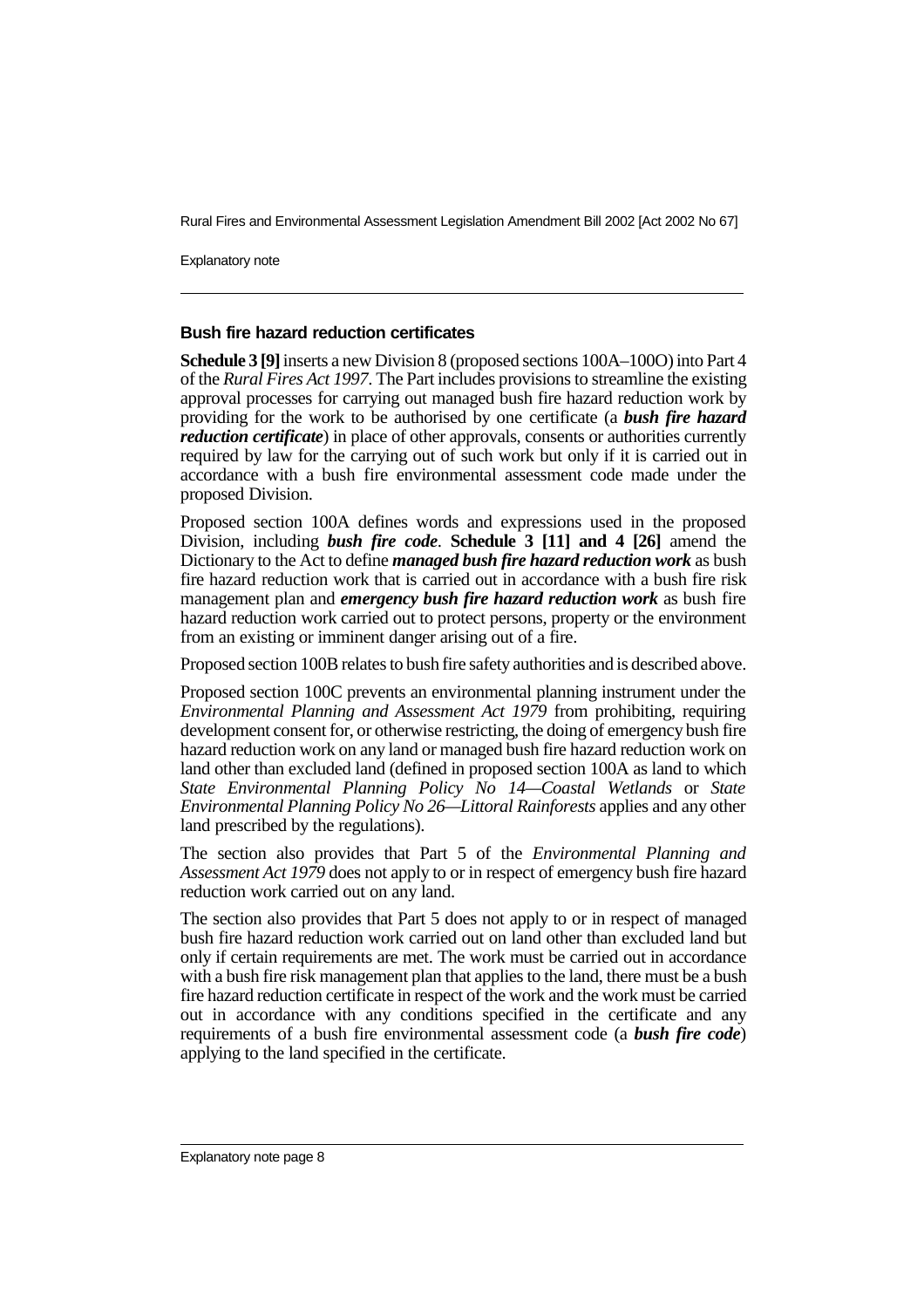Explanatory note

The section also makes it clear that various approvals, consents and authorisations under certain environmental assessment legislation need not be obtained if managed bush fire hazard reduction work is carried out in this way.

Proposed section 100D describes the effect of a bush fire hazard reduction certificate.

Proposed section 100E provides for bush fire hazard reduction certificates relating to work to be carried out by persons (other than the Commissioner or a public authority) on private land to be issued by local authorities. The Commissioner, a local authority and a public authority may "self" certify as to work carried out by themselves.

Proposed section 100F provides for the making of applications for, and issue of, bush fire hazard reduction certificates by local authorities and sets out the conditions that must be specified by the certificate. The local authority cannot issue the certificate unless it has determined which provisions of any applicable bush fire code must be complied with and specified those provisions in the certificate.

Proposed section 100G specifies the matters with respect to which the Commissioner, a local authority or public authority must certify before carrying out bush fire hazard reduction work.

Proposed section 100H provides for any person to bring proceedings in the Land and Environment Court to remedy or restrain any breach of section 100F or 100G by a local authority, the Commissioner or a public authority.

Proposed section 100I provides for bush fire hazard reduction certificates to have effect for 12 months.

Proposed section 100J requires the Commissioner to prepare a draft bush fire environmental assessment code in relation to land (other than excluded land) if requested to do so by the Minister. In preparing the draft code the Commissioner is required to take into account the principles of ecologically sustainable development and any matter likely to affect the environment by reason of the carrying out of bush fire hazard reduction works on the land that a determining authority would be required to consider under section 111 of the *Environmental Planning and Assessment Act 1979* (but for the proposed Division) if Part 5 of that Act were applicable to the work and the carrying out of the work were an activity within the meaning of that Part.

Proposed section 100K requires the Commissioner to consult various bodies in preparing a draft bush fire code.

Proposed section 100L requires the Commissioner to publicly exhibit a draft bush fire code for at least 42 days and to seek submissions on it.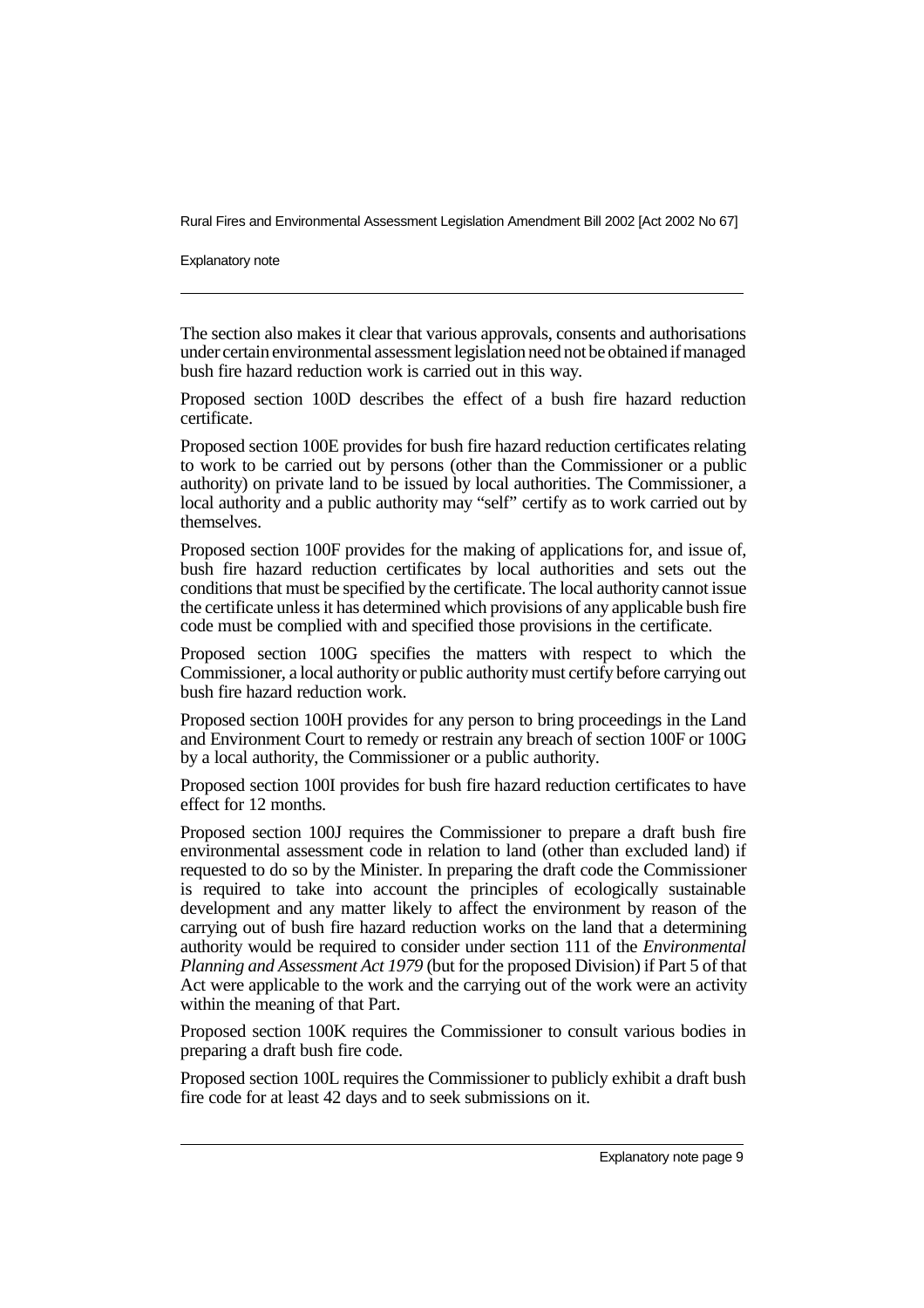Explanatory note

Proposed section 100M provides for Ministerial approval of a draft bush fire code.

Proposed section 100N makes provision with respect to the publication, commencement and availability of bush fire codes.

Proposed section 100O ensures that the procedures for the making of a bush fire code are followed for any amendment or revocation of the code.

**Schedule 3 [2]** makes a consequential amendment to section 66 of the Act.

#### **Delegation**

**Schedule 3 [1]** amends section 14 of the Act to enable the Commissioner to delegate the functions to be conferred on the Commissioner by certain of the proposed amendments contained in Schedule 3 on the Commissioner of New South Wales Fire Brigades in respect of land in fire districts.

#### **Fire permits**

**Schedule 3 [6]–[8]**make amendments to sections 86, 89 and 92, respectively, of the Act that are associated with the provisions relating to bush fire hazard reduction certificates. **Schedule 3 [6]** makes it an offence to light a fire for the purpose of land clearance or burning a fire break unless a bush fire hazard reduction certificate or any approval, consent or authority required under the *Environmental Planning and Assessment Act 1979* or any other law has been obtained.

**Schedule 3 [7]** prevents an appropriate authority from issuing a fire permit unless a bush fire hazard reduction certificate or any approval, consent or authority required under the *Environmental Planning and Assessment Act 1979* or any other law has been obtained.

**Schedule 3 [8]** makes it a condition of a fire permit that any condition of a bush fire hazard reduction certificate or any approval, consent or authority required under the *Environmental Planning and Assessment Act 1979* or any other law be complied with.

#### **Savings and transitional provisions**

**Schedule 3 [10]** amends Schedule 3 to the Act to insert savings and transitional provisions.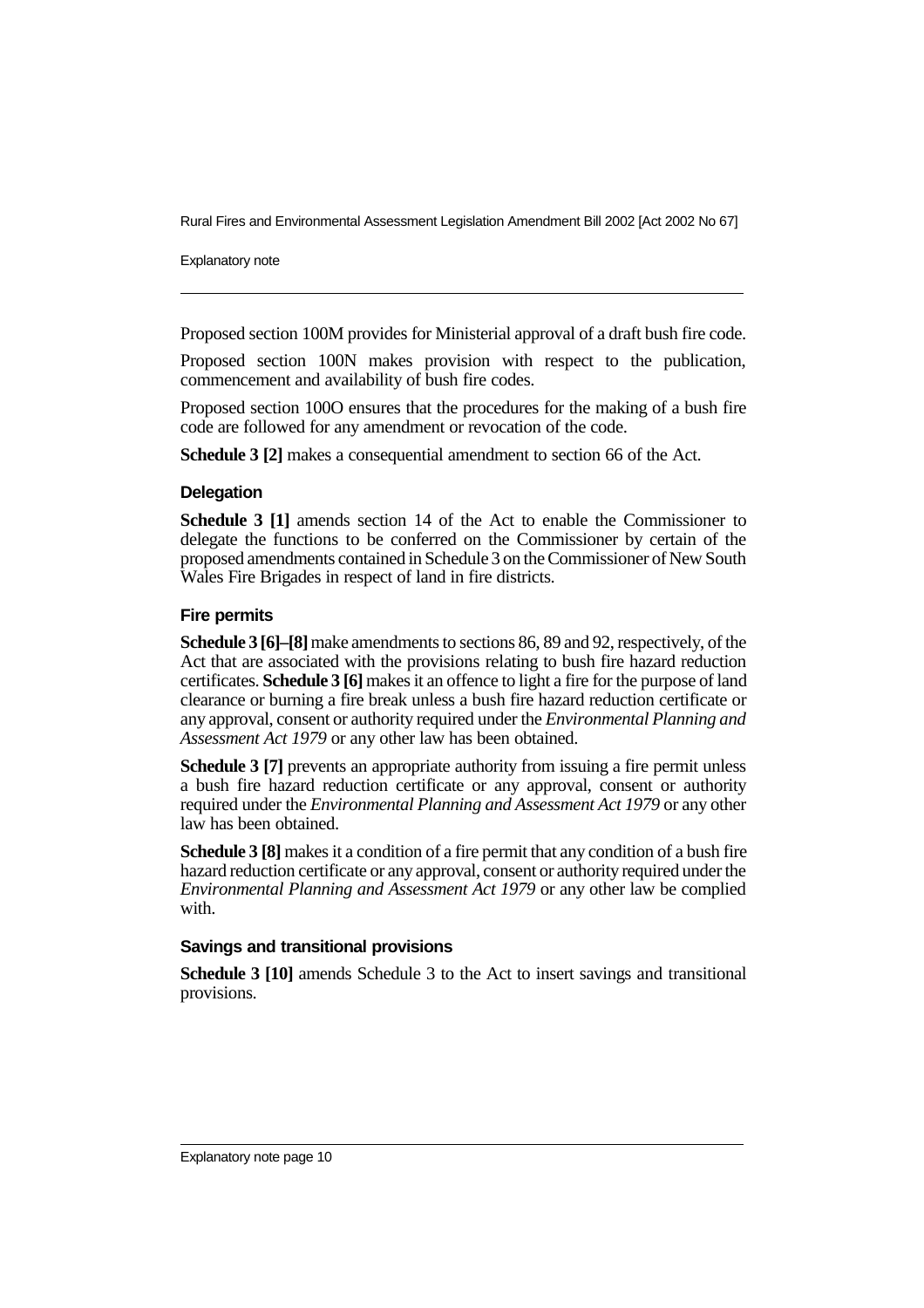Explanatory note

# **Schedule 4 Other amendments to Rural Fires Act 1997**

**Schedule 4** contains miscellaneous amendments to the *Rural Fires Act 1997*.

**Schedule 4 [1]** amends section 22 of the Act to make it clear that the powers of rural fire brigade officer officers and others under the Act are exercisable not only for the purpose of protecting a person or property from an existing or imminent danger arising out of a fire but also to protect the environment.

**Schedule 4 [2] and [25]** make amendments for similar purposes to section 28 and the definition of *back burning* in the Dictionary to the Act.

**Schedule 4 [3] and [4]** are amendments by way of statute law revision (there are no longer fire control officers for local authorities).

**Schedule 4 [5]–[7]** substitute sections 82 and 83 and repeal section 84 to provide for the Commissioner, instead of local authorities, to make bush fire danger period declarations.

**Schedule 4 [8] and [9]** amend section 85 to provide for the Commissioner to be an appropriate authority for the purpose of issuing fire permits in rural fire districts instead of local councils. **Schedule 4 [12], [13], [14], [16], [17], [18], [20] and [21]** make consequential amendments.

**Schedule 4 [22]** inserts Part 6A (proposed sections 124A–124C) to make it clear that certain environmental assessment and other legislation does not apply to emergency fire fighting acts. **Schedule 4 [26]** inserts a definition of emergency fire fighting act into the Dictionary to the Act. An *emergency fire fighting act* is defined as anything (other than emergency bush fire hazard reduction work) done or authorised to be done by a fire fighting authority, during the course of bush fire fighting operations, by or under this or any other Act. **Schedule 4 [10], [11], [15] and [19]** make consequential amendments.

**Schedule 4 [23] and [24]** amend Schedule 3 to the Act to insert savings and transitional provisions.

# **Schedule 5 Amendment of other instruments**

**Schedule 5** amends various environmental assessment and other laws to make it clear that emergency fire fighting activities carried out by the Service or any other fire fighting authority are not subject to various planning and licensing requirements.